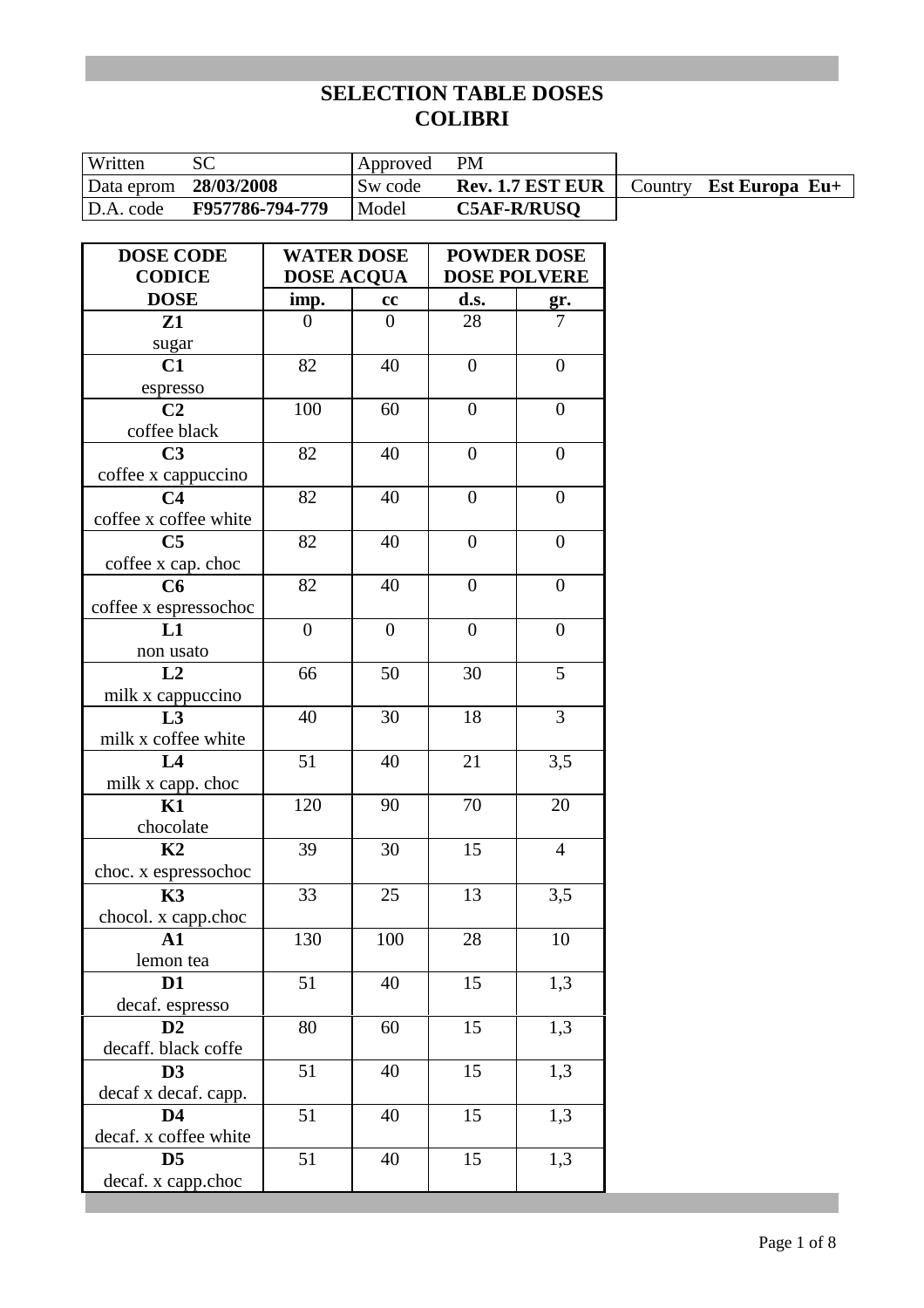| Written               |                 | Approved | PM                      |         |                |
|-----------------------|-----------------|----------|-------------------------|---------|----------------|
| Data eprom 28/03/2008 |                 | Sw code  | <b>Rev. 1.7 EST EUR</b> | Country | Est Europa Eu+ |
| D.A. code             | F957786-794-779 | Model    | <b>C5AF-R/RUSO</b>      |         |                |

## **SELECTION COMPOSITION COMPOSIZIONE SELEZIONI**

|                              |                                                      | <b>BASE</b>                  |                | <b>ADD / AGGIUNTA</b>        |                          | SEC. ADD /<br><b>AGGIUN. SECON.</b> |                          |                   |
|------------------------------|------------------------------------------------------|------------------------------|----------------|------------------------------|--------------------------|-------------------------------------|--------------------------|-------------------|
| <b>SUGAR</b><br><b>ZUCCH</b> | <b>SELECT/</b><br>SELEZ.                             | <b>WATER</b><br><b>ACQUA</b> | POWD.<br>POLV. | <b>WATER</b><br><b>ACQUA</b> | POWD.<br>POLV.           | <b>WATER</b><br><b>ACQUA</b>        | POWD.<br>POLV.           | <b>DOSE</b>       |
| Z1                           | <b>ESPRESSO</b>                                      | C1                           |                | $\overline{\phantom{a}}$     | $\overline{\phantom{a}}$ | $\qquad \qquad \blacksquare$        | $\overline{\phantom{a}}$ | 40 cc             |
| Z1                           | <b>COFFEE BLACK</b>                                  | C2                           |                | $\overline{\phantom{a}}$     | $\overline{\phantom{a}}$ | $\qquad \qquad -$                   | $\overline{\phantom{a}}$ | $60 \text{ cc}$   |
| Z1                           | <b>COFFEE WHITE</b>                                  | C <sub>4</sub>               |                | L <sub>3</sub>               | L <sub>3</sub>           |                                     |                          | 70 cc             |
| Z1                           | <b>CAPPUCCINO</b>                                    | C <sub>3</sub>               |                | L2                           | L2                       |                                     |                          | $90 \text{ cc}$   |
| Z1                           | <b>ESPRESSOCHOC</b>                                  | C <sub>6</sub>               |                | K <sub>2</sub>               | K <sub>2</sub>           |                                     |                          | $70 \text{ cc}$   |
| Z1                           | <b>CHOCOLATE</b>                                     | K1                           | K1             |                              |                          |                                     |                          | $90 \text{ cc}$   |
| Z1                           | <b>LEMON TEA</b>                                     | A1                           | A <sub>1</sub> |                              |                          |                                     | $\overline{\phantom{a}}$ | $100 \text{ cc}$  |
| Z1                           | DECAFF.<br><b>ESPRESSO</b>                           | D1                           | D1             | $\overline{\phantom{a}}$     | $\overline{\phantom{a}}$ | $\qquad \qquad \blacksquare$        |                          | $40 \text{ cc}$   |
| ${\bf Z}1$                   | <b>CAPPUCCINO</b><br><b>WITH</b><br><b>CHOCOLATE</b> | C <sub>5</sub>               | C <sub>5</sub> | L4                           | L4                       | K3                                  | K3                       | $105 \text{ cc}$  |
| ${\bf Z}1$                   | DECAFF. COFFEE<br><b>BLACK</b>                       | D <sub>2</sub>               | D <sub>2</sub> | $\overline{\phantom{a}}$     | $\overline{\phantom{a}}$ | $\overline{\phantom{0}}$            | $\overline{\phantom{a}}$ | $60 \text{ cc}$   |
| Z1                           | DECAF.<br><b>CAPPUCCINO</b>                          | D <sub>3</sub>               | D <sub>3</sub> | L2                           | L2                       | $\overline{\phantom{a}}$            | $\overline{\phantom{a}}$ | $90 \text{ cc}$   |
| $\rm Z1$                     | DECAF. COFFEE<br><b>WHITE</b>                        | D <sub>4</sub>               | D <sub>4</sub> | L <sub>3</sub>               | L <sub>3</sub>           | $\overline{\phantom{a}}$            |                          | $70\;\mathrm{cc}$ |
| $\rm Z1$                     | DECAF.<br><b>CAPPUCCINO</b><br>WITH CHOCOL.          | D <sub>5</sub>               | D <sub>5</sub> | L4                           | L4                       | K3                                  | K3                       | $105 \text{ cc}$  |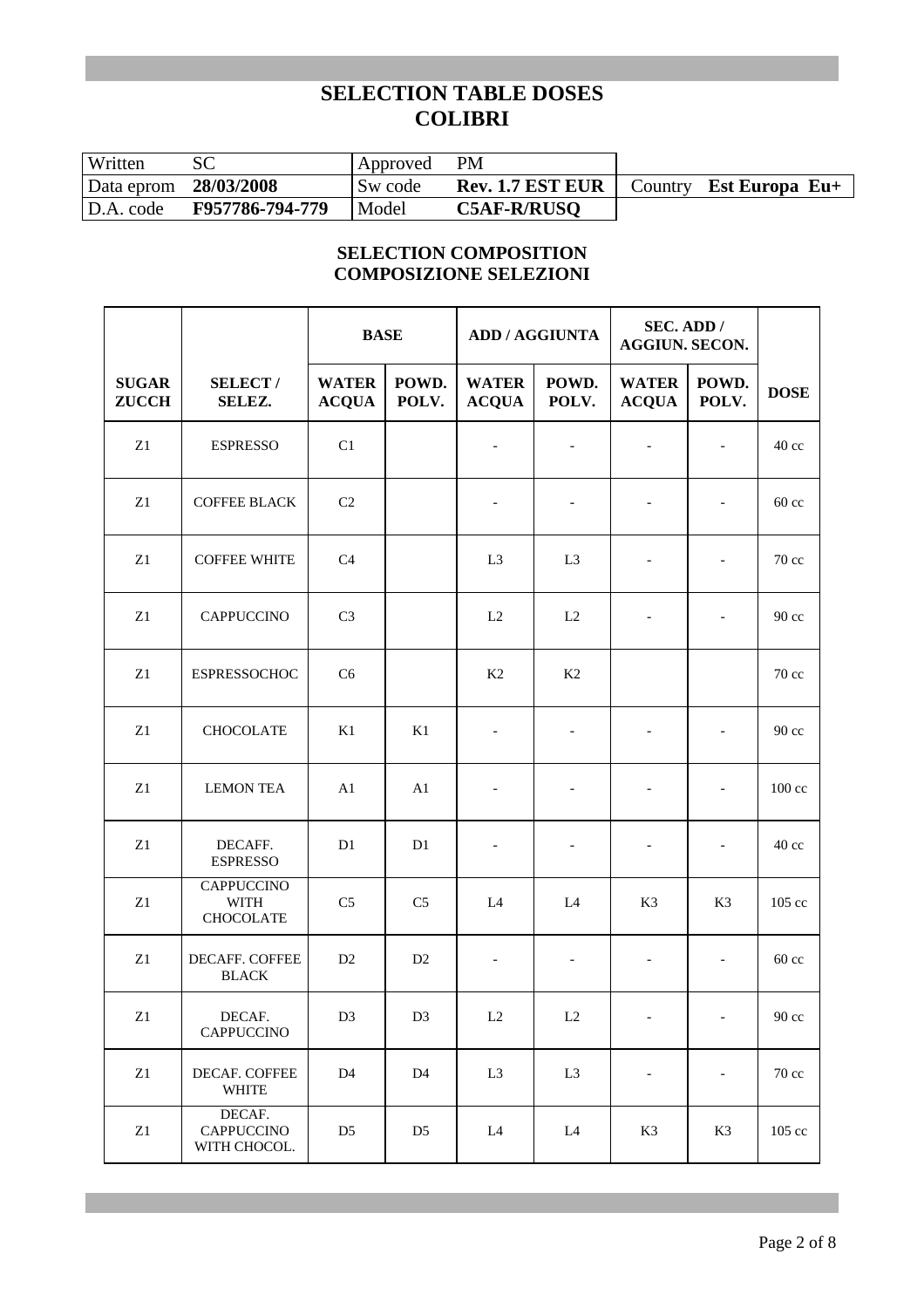| Written               |                 | Approved PM |                                                                |  |
|-----------------------|-----------------|-------------|----------------------------------------------------------------|--|
| Data eprom 28/03/2008 |                 | Sw code     | <b>Rev. 1.7 EST EUR</b> $\vert$ Country <b>Est Europa Eu</b> + |  |
| D.A. code             | F957786-794-779 | Model       | <b>C5AF-R/RUSO</b>                                             |  |

## **LAYOUT 1**

| $\left  \text{Sugar} \right  +$ | Sugar -          |
|---------------------------------|------------------|
| <b>Espresso</b>                 | Cappuccino       |
| Coffee Black                    | <b>Chocolate</b> |
| <b>Coffee White</b>             | <b>Lemon Tea</b> |

Selezioni di default zuccherate

By default selections are delivered with sugar

**\* The in serpentina** 

## **LAYOUT 2**

| $Sugar +$               | Sugar -             |
|-------------------------|---------------------|
| <b>Espresso</b>         | <b>Espressochoc</b> |
| <b>Coffee White</b>     | <b>Chocolate</b>    |
| <sup>l</sup> Cappuccino | <b>Lemon Tea</b>    |
|                         |                     |

Selezioni di default zuccherate

By default selections are delivered with sugar

## **\* The in serpentina**

## **LAYOUT 3**

| <b>Espresso</b>     | Sugar doser                      |
|---------------------|----------------------------------|
| <b>Coffee Black</b> | <b>Cappuccino with chocolate</b> |
| <b>Coffee White</b> | <b>Chocolate</b>                 |
| Cappuccino          | Lemon Tea                        |

Selezioni di default zuccherate

By default selections are delivered with sugar

#### **\* The in serpentina**

### **LAYOUT 4**

| <b>Espresso</b>     | Sugar doser                |
|---------------------|----------------------------|
| <b>Coffee Black</b> | Decaffeinated Epresso      |
| <b>Coffee White</b> | Decaffeinated Coffee White |
| Cappuccino          | <b>Chocolate</b>           |

Selezioni di default zuccherate

By default selections are delivered with sugar

## **LAYOUT 5**

| <b>Preselection decaffeinated</b> | Sugar doser                      |
|-----------------------------------|----------------------------------|
| <b>Espresso</b>                   | <b>Cappuccino</b>                |
| <b>Coffee Black</b>               | <b>Cappuccino with chocolate</b> |
| <b>Coffee White</b>               | <b>Chocolate</b>                 |

Selezioni di default zuccherate

By default selections are delivered with sugar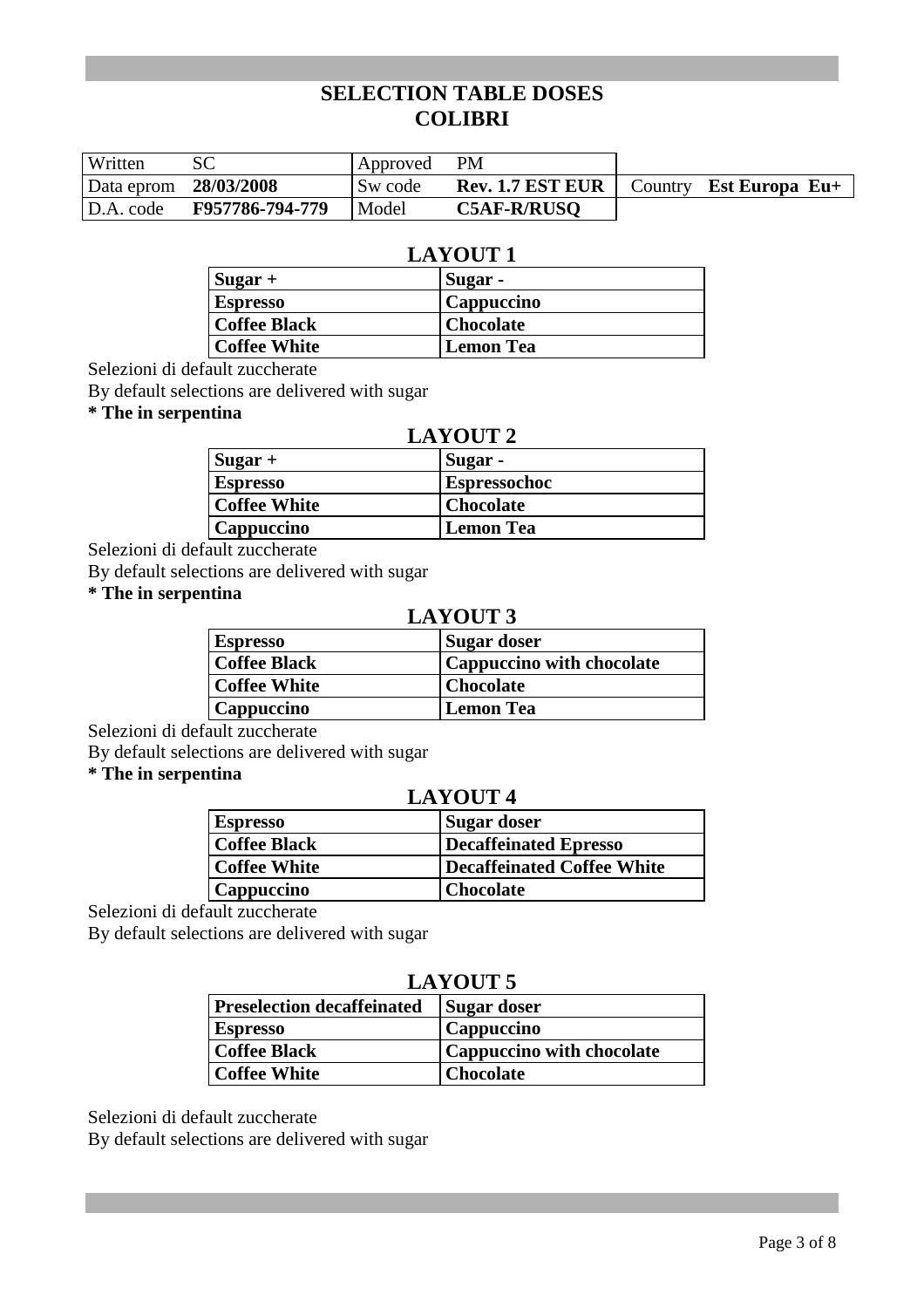| Written               |                 | Approved | <b>PM</b>          |                                |
|-----------------------|-----------------|----------|--------------------|--------------------------------|
| Data eprom 28/03/2008 |                 | Sw code  | Rev. 1.7 EST EUR   | Country <b>Est Europa Eu</b> + |
| D.A. code             | F957786-794-779 | Model    | <b>C5AF-R/RUSO</b> |                                |

| <b>DOSE CODE</b>                  | <b>WATER DOSE</b> |                  | <b>POWDER DOSE</b> |                     |  |
|-----------------------------------|-------------------|------------------|--------------------|---------------------|--|
| <b>CODICE</b>                     | <b>DOSE ACQUA</b> |                  |                    | <b>DOSE POLVERE</b> |  |
| <b>DOSE</b>                       | imp.              | cc               | d.s.               | gr.                 |  |
| Z1                                | $\overline{0}$    | $\overline{0}$   | 28                 | 7                   |  |
| sugar                             |                   |                  |                    |                     |  |
| C1                                | 100               | 60               | $\overline{0}$     | $\overline{0}$      |  |
| espresso                          |                   |                  |                    |                     |  |
| C <sub>2</sub>                    | 140               | 90               | $\boldsymbol{0}$   | $\boldsymbol{0}$    |  |
| coffee black                      |                   |                  |                    |                     |  |
| C <sub>3</sub>                    | 100               | 60               | $\boldsymbol{0}$   | $\overline{0}$      |  |
| coffee x cappuccino               |                   |                  |                    |                     |  |
| C <sub>4</sub>                    | 100               | 60               | $\overline{0}$     | $\overline{0}$      |  |
| coffee x coffee white             |                   |                  |                    |                     |  |
| C <sub>5</sub>                    | 100               | 60               | $\overline{0}$     | $\overline{0}$      |  |
| coffee x cap. choc                |                   |                  |                    |                     |  |
| C6                                | 100               | 60               | $\overline{0}$     | $\overline{0}$      |  |
| coffee x espressochoc             |                   |                  |                    |                     |  |
| L1                                | $\overline{0}$    | $\boldsymbol{0}$ | $\boldsymbol{0}$   | $\overline{0}$      |  |
| not used                          |                   |                  |                    |                     |  |
| L2                                | 66                | 50               | 30                 | 5                   |  |
| milk x cappuccino                 |                   |                  |                    |                     |  |
| L3                                | 51                | 40               | 21                 | 3,5                 |  |
| milk x coffee white               |                   |                  |                    |                     |  |
| L4                                | 51                | 40               | 21                 | 3,5                 |  |
| milk x capp. choc                 |                   |                  |                    |                     |  |
| K1                                | 155               | 120              | 84                 | 24                  |  |
| chocolate                         |                   |                  |                    |                     |  |
| K2                                | 39                | 30               | 15                 | $\overline{4}$      |  |
| choc. x espressochoc<br><b>K3</b> | 39                | 30               | 15                 | $\overline{4}$      |  |
|                                   |                   |                  |                    |                     |  |
| chocol. x capp.choc<br>${\bf A1}$ | 155               | 120              | 34                 | 12                  |  |
| Lemon tea                         |                   |                  |                    |                     |  |
| D <sub>1</sub>                    | 80                | 60               | 18                 | 1,6                 |  |
| decaf. espresso                   |                   |                  |                    |                     |  |
| D2                                | 120               | 90               | 18                 | 1,6                 |  |
| decaff. black coffe               |                   |                  |                    |                     |  |
| D <sub>3</sub>                    | 80                | 60               | 18                 | 1,6                 |  |
| decaf x decaf. capp.              |                   |                  |                    |                     |  |
| D <sub>4</sub>                    | 80                | 60               | 18                 | 1,6                 |  |
| decaf. x coffee white             |                   |                  |                    |                     |  |
| D <sub>5</sub>                    | 80                | 60               | 18                 | 1,6                 |  |
| decaf. x capp.choc                |                   |                  |                    |                     |  |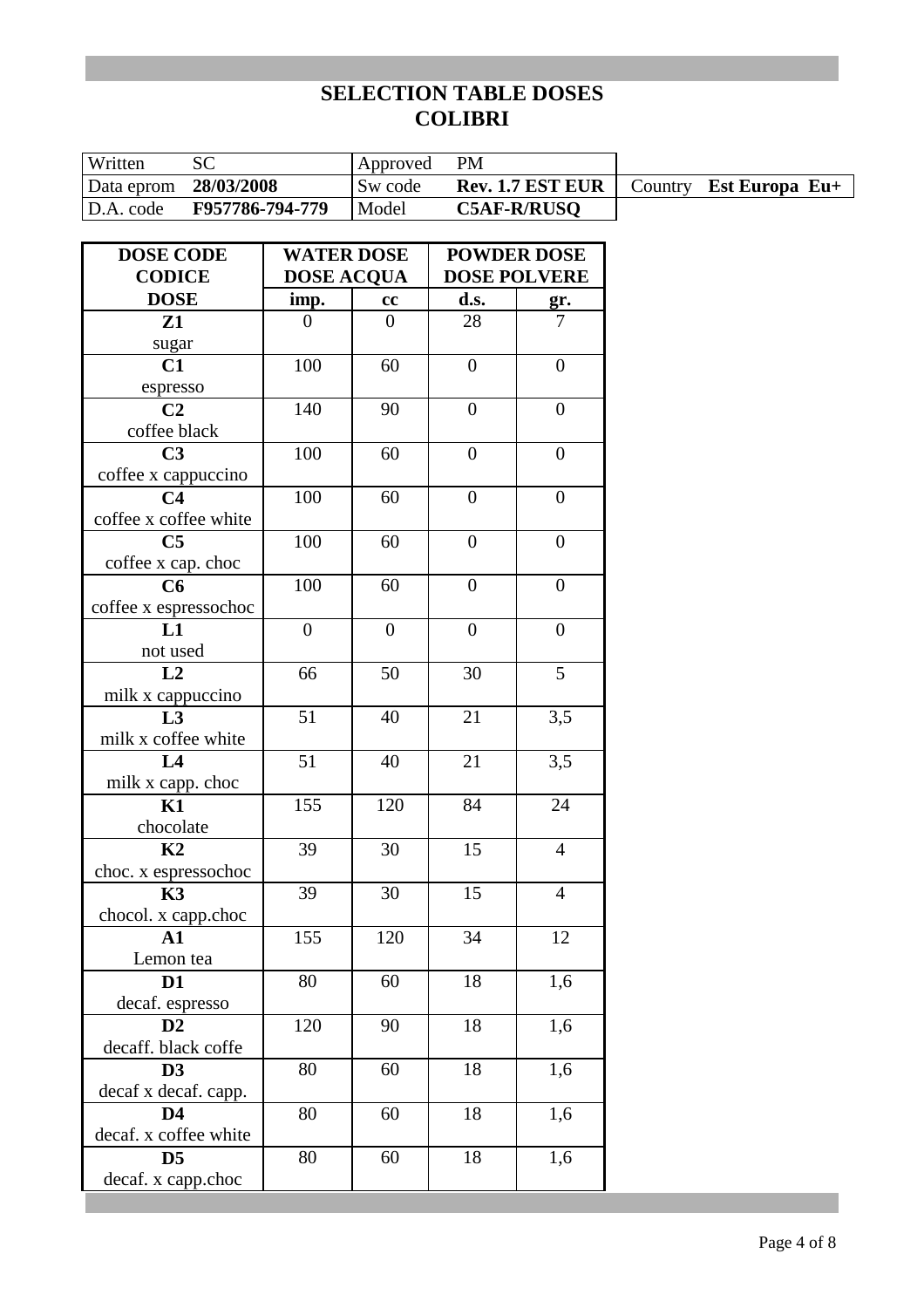| Written               |                 | Approved | <b>PM</b>               |                                |
|-----------------------|-----------------|----------|-------------------------|--------------------------------|
| Data eprom 28/03/2008 |                 | Sw code  | <b>Rev. 1.7 EST EUR</b> | Country <b>Est Europa Eu</b> + |
| D.A. code             | F957786-794-779 | Model    | <b>C5AF-R/RUSO</b>      |                                |

## **SELECTION COMPOSITION COMPOSIZIONE SELEZIONI**

|                              |                                             |                              | <b>BASE</b>          |                              | <b>ADD / AGGIUNTA</b>    |                              | SEC. ADD /<br><b>AGGIUN. SECON.</b> |                   |
|------------------------------|---------------------------------------------|------------------------------|----------------------|------------------------------|--------------------------|------------------------------|-------------------------------------|-------------------|
| <b>SUGAR</b><br><b>ZUCCH</b> | <b>SELECT/</b><br><b>SELEZ.</b>             | <b>WATER</b><br><b>ACQUA</b> | <b>POWD</b><br>POLV. | <b>WATER</b><br><b>ACQUA</b> | POWD.<br>POLV.           | <b>WATER</b><br><b>ACQUA</b> | POWD.<br>POLV.                      | <b>DOSE</b>       |
| Z1                           | <b>ESPRESSO</b>                             | C1                           |                      | $\overline{\phantom{a}}$     | $\overline{\phantom{a}}$ | $\overline{\phantom{a}}$     | $\overline{\phantom{a}}$            | $60 \text{ cc}$   |
| Z1                           | <b>COFFEE BLACK</b>                         | C2                           |                      | $\overline{\phantom{a}}$     |                          |                              | $\overline{\phantom{a}}$            | $90\,\mathrm{cc}$ |
| Z1                           | <b>COFFEE WHITE</b>                         | C <sub>4</sub>               |                      | L <sub>3</sub>               | L3                       |                              | $\blacksquare$                      | $100 \text{ cc}$  |
| Z1                           | <b>CAPPUCCINO</b>                           | C <sub>3</sub>               |                      | L2                           | L2                       | $\overline{\phantom{a}}$     | $\overline{\phantom{a}}$            | 110 cc            |
| Z1                           | <b>ESPRESSOCHOC</b>                         | C <sub>6</sub>               |                      | K2                           | K <sub>2</sub>           |                              |                                     | $90 \text{ cc}$   |
| Z1                           | <b>CHOCOLATE</b>                            | K1                           | K1                   | $\overline{\phantom{a}}$     | $\overline{\phantom{a}}$ | $\overline{\phantom{a}}$     | $\overline{\phantom{a}}$            | 120 cc            |
| Z1                           | <b>LEMON TEA</b>                            | A <sub>1</sub>               | A1                   | $\overline{\phantom{a}}$     | $\overline{\phantom{a}}$ | $\overline{\phantom{a}}$     | $\overline{\phantom{a}}$            | $120 \text{ cc}$  |
| ${\bf Z}1$                   | DECAFF.<br><b>ESPRESSO</b>                  | D1                           | D1                   | $\overline{\phantom{a}}$     | $\overline{\phantom{a}}$ | $\overline{\phantom{a}}$     | $\overline{\phantom{a}}$            | $60 \text{ cc}$   |
| Z1                           | <b>CAPPUCCINO</b><br>WITH CHOCOLATE         | C <sub>5</sub>               | C <sub>5</sub>       | L4                           | L4                       | K3                           | K3                                  | $130 \text{ cc}$  |
| ${\bf Z}1$                   | DECAFF. COFFEE<br><b>BLACK</b>              | D <sub>2</sub>               | D <sub>2</sub>       | $\overline{\phantom{a}}$     | $\overline{\phantom{a}}$ | $\overline{\phantom{a}}$     | $\overline{\phantom{a}}$            | $90\,\mathrm{cc}$ |
| $\rm Z1$                     | DECAF.<br>CAPPUCCINO                        | D <sub>3</sub>               | D <sub>3</sub>       | $\rm L2$                     | $\rm L2$                 | $\overline{\phantom{a}}$     | $\overline{\phantom{a}}$            | 110 cc            |
| ${\bf Z}1$                   | DECAF. COFFEE<br><b>WHITE</b>               | D <sub>4</sub>               | D <sub>4</sub>       | L <sub>3</sub>               | L <sub>3</sub>           | $\qquad \qquad -$            | $\qquad \qquad \blacksquare$        | $100 \text{ cc}$  |
| Z1                           | DECAF.<br><b>CAPPUCCINO</b><br>WITH CHOCOL. | D <sub>5</sub>               | D <sub>5</sub>       | L4                           | L4                       | K3                           | K3                                  | 130 cc            |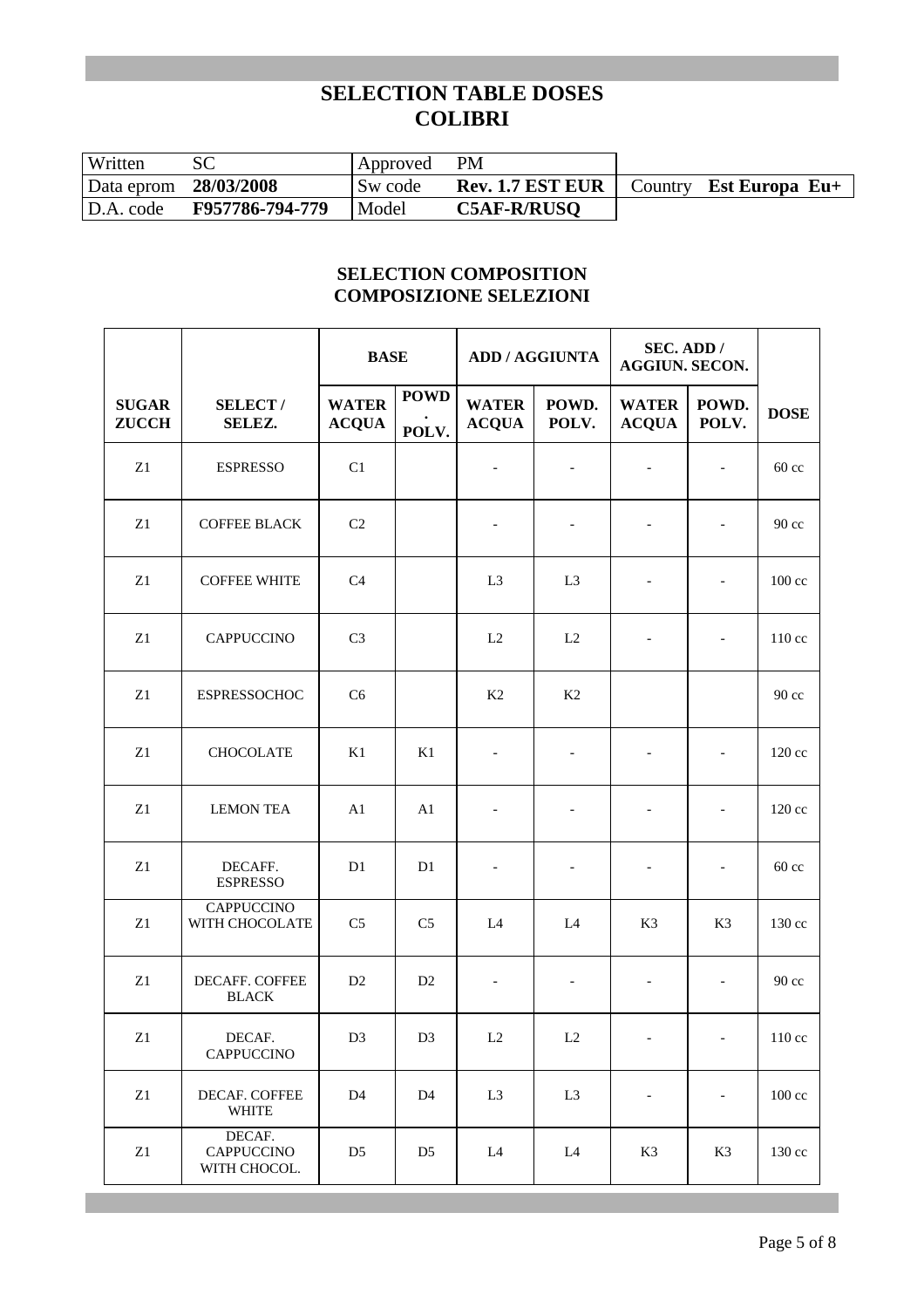| Written               |                 | Approved PM |                                                                |  |
|-----------------------|-----------------|-------------|----------------------------------------------------------------|--|
| Data eprom 28/03/2008 |                 | Sw code     | <b>Rev. 1.7 EST EUR</b> $\vert$ Country <b>Est Europa Eu</b> + |  |
| D.A. code             | F957786-794-779 | Model       | <b>C5AF-R/RUSO</b>                                             |  |

## **LAYOUT 6**

| $\left  \text{Sugar} \right  +$ | Sugar -          |
|---------------------------------|------------------|
| <b>Espresso</b>                 | Cappuccino       |
| Coffee Black                    | <b>Chocolate</b> |
| <b>Coffee White</b>             | <b>Lemon Tea</b> |

Selezioni di default zuccherate

By default selections are delivered with sugar

**\* The in serpentina** 

### **LAYOUT 7**

| $Sugar +$           | Sugar -             |
|---------------------|---------------------|
| <b>Espresso</b>     | <b>Espressochoc</b> |
| <b>Coffee White</b> | <b>Chocolate</b>    |
| <b>Cappuccino</b>   | <b>Lemon Tea</b>    |

Selezioni di default zuccherate

By default selections are delivered with sugar

\* The in serpentina

## **LAYOUT 8**

| <b>Espresso</b>     | <b>Sugar doser</b>               |
|---------------------|----------------------------------|
| <b>Coffee Black</b> | <b>Cappuccino with chocolate</b> |
| <b>Coffee White</b> | Chocolate                        |
| Cappuccino          | <b>Lemon Tea</b>                 |

Selezioni di default zuccherate

By default selections are delivered with sugar

#### **\* The in serpentina**

### **LAYOUT 9**

| <b>Espresso</b>     | Sugar doser                  |
|---------------------|------------------------------|
| <b>Coffee Black</b> | <b>Decaffeinated Epresso</b> |
| <b>Coffee White</b> | Decaffeinated Coffee White   |
| Cappuccino          | Chocolate                    |

Selezioni di default zuccherate

By default selections are delivered with sugar

## **LAYOUT 10**

| <b>Preselection decaffeinated</b> | Sugar doser               |
|-----------------------------------|---------------------------|
| <b>Espresso</b>                   | Cappuccino                |
| <b>Coffee Black</b>               | Cappuccino with chocolate |
| <b>Coffee White</b>               | <b>Chocolate</b>          |

Selezioni di default zuccherate

By default selections are delivered with sugar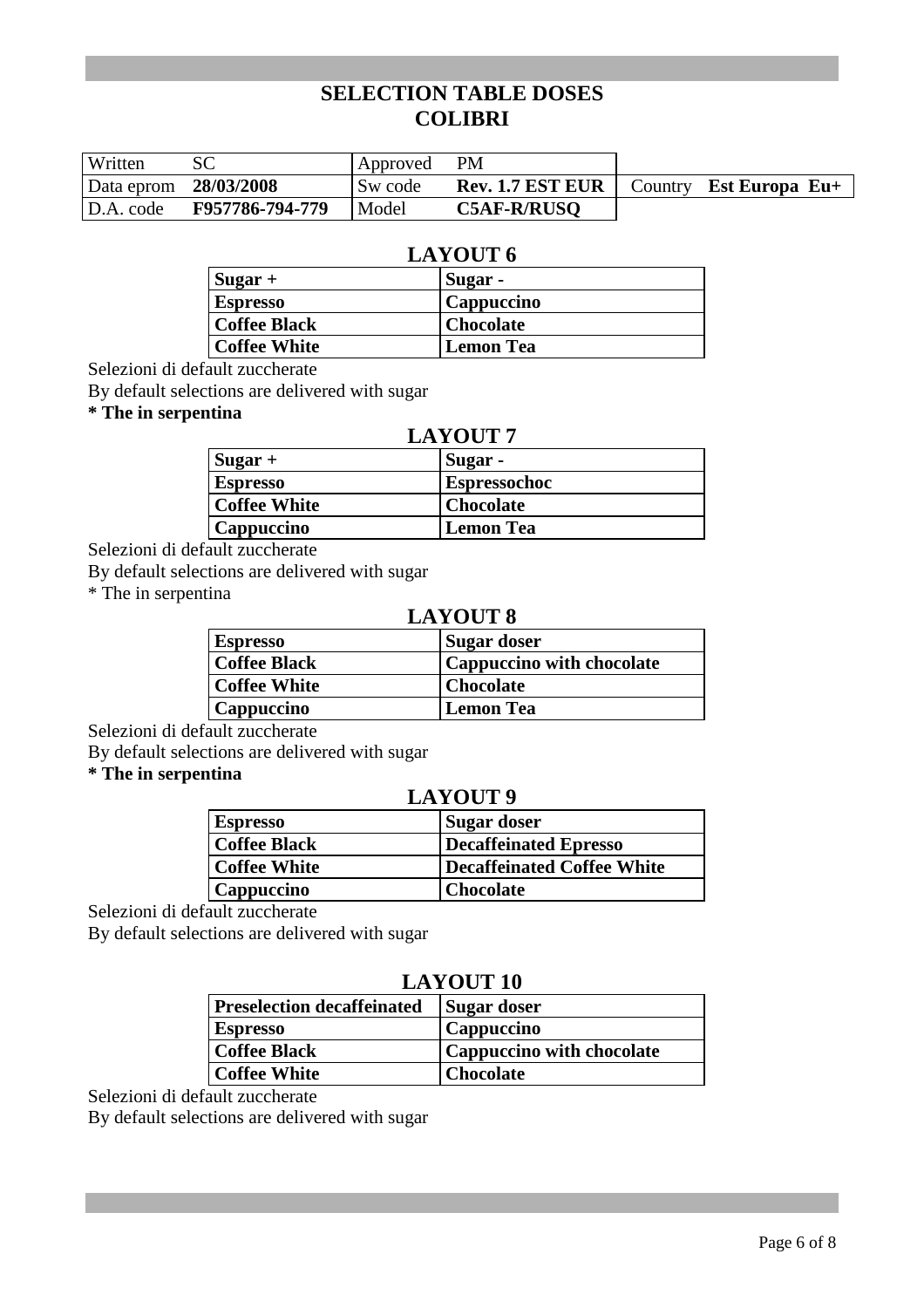| Written    |                 | Approved | <b>PM</b>               |                                |
|------------|-----------------|----------|-------------------------|--------------------------------|
| Data eprom | 28/03/2008      | Sw code  | <b>Rev. 1.7 EST EUR</b> | Country <b>Est Europa Eu</b> + |
| D.A. code  | F957786-794-779 | Model    | <b>C5AF-R/RUSO</b>      |                                |

**LINGUA \ LANGUAGE :** Inglese, English.

#### **ALTRE LINGUE DISPONIBILI / OTHER LANGUAGE AVAILABLE:** English, Russian, Romana, Posish, Slowaki, Magyar, Czech.

## **PAYMENT SYSTEMS DETAILS/ INFORMAZIONE SUI SISTEMI DI PAGAMENTO**

Weight table for validator lines / Tabella pesi validatore:

| Linea / Line                     |      |      |      |      |      |
|----------------------------------|------|------|------|------|------|
| Peso / Weight $\vert 0.10 \vert$ | 0.20 | 0.50 | 5.00 | 1.00 | 2.00 |

Base unit / Moneta base: 0.10

Decimal point position / Posizione punto decimale: 2

#### **PREZZI IMPOSTATI SET PRICE**

| <b>PREZZO</b> |                | 10.00 |
|---------------|----------------|-------|
| <b>PRICE</b>  | $\overline{2}$ | 10.00 |
|               | 3              | 10.00 |
|               | 4              | 10.00 |
|               | 5              | 10.00 |
|               | 6              | 10.00 |
|               |                | 10.00 |
|               |                | 10.00 |

All selections are based on price 1 Tutte le selezioni puntano al prezzo 1.

### **WATER/POWDER DELAY RITARDI ACQUE / POLVERI**

standard 0.6 sec

#### **ALTRE INFORMAZIONI MODIFICHE**

Possibilità di disabilitare lavaggio da porta chiusa Aggiunto un digit nel campo codice macchina

Possibility to disable close door washing Add one digit in da code